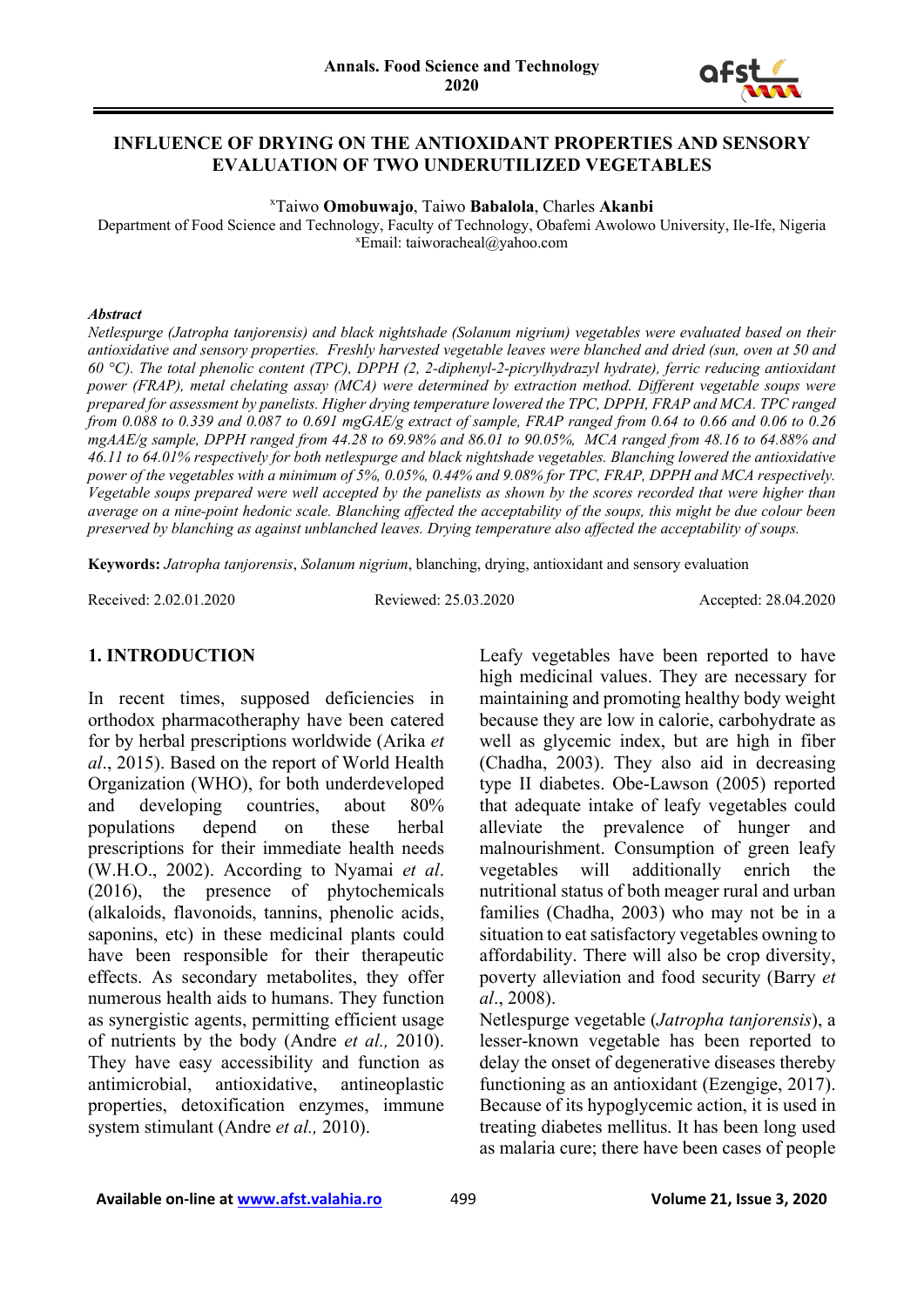

using it as preventive measure to manage their hypertensive status and it also supports spermatogenesis (Ezengige, 2017). Black nightshade vegetable (*Solanum nigrium)* is a neglected medicinal rich vegetable. It has been used in treating people with sickness such as fever, dysentery, mouth ulcer, asthma and stomach disorders (Jian *et al*., 2008). It is an extensively employed plant due to its antipyretic, diuretic, antitumorigenic, antioxidant, hepatoprotective and antiinflammatory properties (Jain *et al*., 2011).

Antioxidants as chemical constituents provide electron to the free radical and change it to an inoffensive molecule (Olayinka *et al*., 2012). They can either be naturally produced or externally provided from food supplements (Alin and Hakkarainen, 2011; Finley *et al*., 2011). The externally produced antioxidants are sourced from food items that are rich in antioxidant substances like vitamins A, C, E minerals, polyphenols, phytochemicals (Goodarzi *et al.,* 2018). Antioxidants function via different mechanisms, these are explicably defined viz; total phenolic content, metal chelation, ferric reducing antioxidant power and DPPH (2, 2-diphenyl-2-picrylhydrazyl hydrate). The objective of this work is to determine the antioxidant properties and the sensory acceptability of these underutilized vegetables with a view to expanding their utilizations.

# **2. MATERIAL AND METHODS**

Netlespurge (*Jatropha tanjorensis*) vegetable was harvested from Obafemi Awolowo University Teaching and Research Farm, Ile-Ife, Nigeria. Black nightshade (*Solanum nigrium*) vegetable was bought in situ from a farmer in Ile-Ife, Nigeria. Palm oil, pepper, melon, onion, salt and stock fish were obtained from retail outlets in Ile-Ife. All chemicals used were of analytical grade.

# **Sample Preparation**

Netlespurge and black nightshade samples were prepared according to the modified method of Laura and Constance (2014). Freshly harvested vegetable leaves of (*Jatropha tanjorensis*) and (*Solanum nigrium*) were washed, destalked, and sliced using a sharp kitchen knife. Each vegetable type was then separated into two equal portions; one portion was blanched in water at 100 °C for 60 sec while the second portion was not blanched. This step was followed by different drying techniques: sun and oven. Sun drying processes were carried out from 9 am to 5 pm when the sun's insolation was high. They were also dried in the oven (Gallenhamp oven, Model OV-420, England) at the selected temperatures (50 and 60 $^0$ C).

# **Determination of antioxidant properties**

Determination of total phenolic content was carried out using Folin-Ciocalteu's phenol reagent reaction as described by Singleton *et al*. (1999).

The radical scavenging ability of the vegetable samples were determined using the stable radical DPPH (2, 2-diphenyl-2-picrylhydrazyl hydrate) as described by Pownall *et al*. (2010).

The principle of FRAP method was based on the reduction of a colourless ferric tripyridyltriazine complex to its blue ferrous coloured form due to the donation of electron by antioxidant compounds. The ferric reducing antioxidant power (FRAP) assay was carried out according to the method of Benzie and strain (1999).

The metal-chelating assay of the samples was carried out according to the method of Singh and Rajini (2004).

# **Preparation of vegetable soups and their sensory evaluation**

The soup was prepared according to the modified recipe of Nnamezie *et al*. (2019). The dried vegetable samples were each rehydrated using 20.00 mL of water at 100 ºC for 15 min, the vegetables were drained using sieve. Palm oil was poured in a dried pot on fire, melon already mixed with water was fried in the palm oil, ingredients (pepper, onion and crayfish) already blended were added after which maggi and salt were included. Vegetable samples were lastly added, left to simmer and then packed.

Sensory evaluation was carried out according to the method of Nupo *et al.* (2013). Ten (10) semi trained panelists were given the prepared vegetables for assessment. The panelists were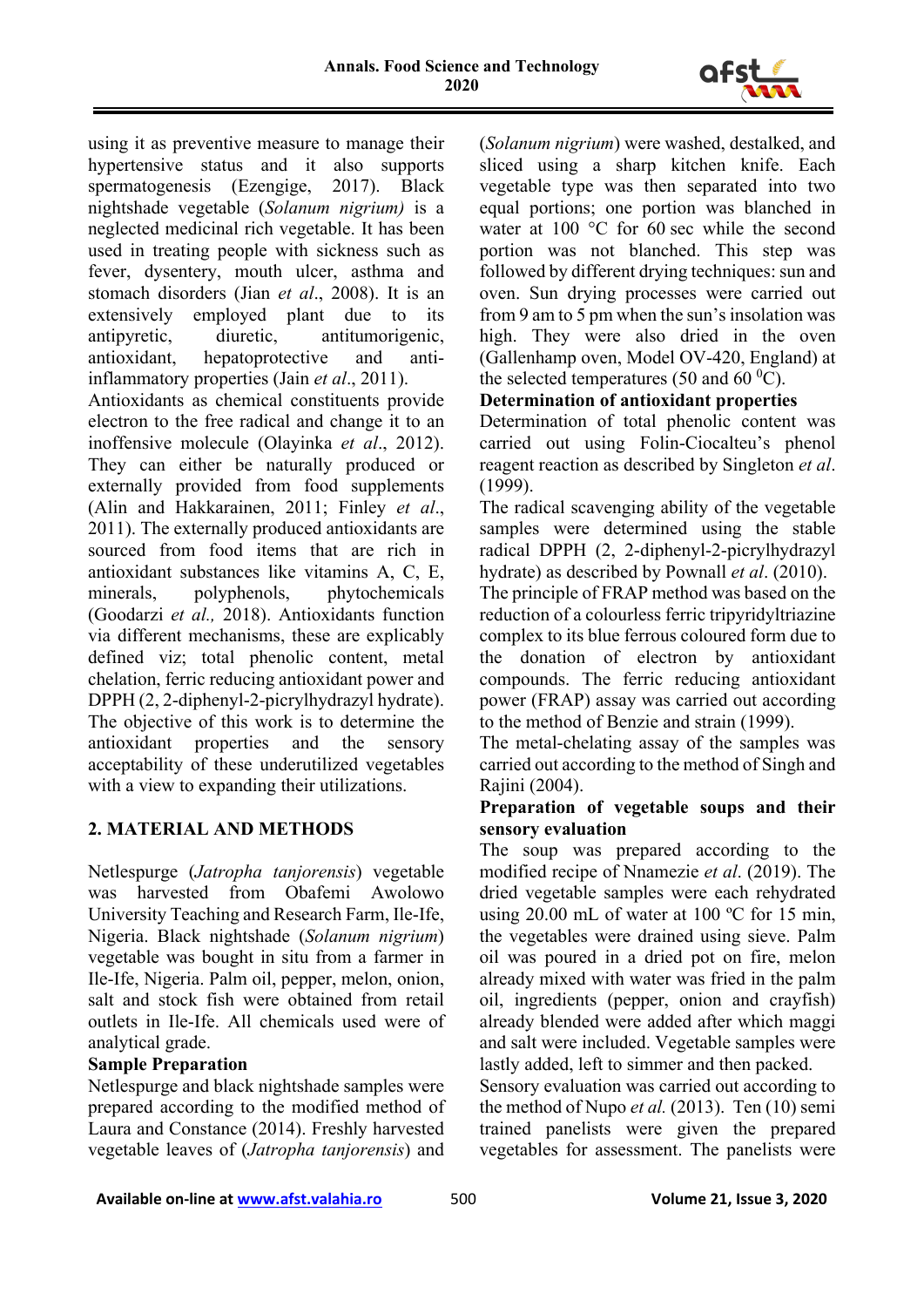

asked to score each sample on a nine-point hedonic scale, where 1 and 9 represent dislike extremely and like extremely respectively. Each sample was assessed for its sensory qualities such as colour, texture, aroma, taste and overall acceptability.

## **Statistical Analysis**

All analyses were done in triplicate and data obtained were subjected to appropriate statistical analyses. Microsoft Excel 2010 was used for analyzing the raw data. SPSS 16.0 was used for the data grading.

## **3.RESULTS AND DISCUSSIONS**

#### **Antioxidant properties**

These vegetables contains considerably quantities of the antioxidant assays determined (Table 2). The total phenolic content of netlespurge (*Jatropha tanjorensis)* vegetable ranged from 0.088 to 0.339 mgGAE/g extract of sample. Black Nightshade (*Solanum nigrium*) vegetable ranged from 0.087 to 0.691 mgGAE/g extract of sample. These values are lower than those reported by Bamidele *et al.* (2017) for selected green leafy vegetables and the results of Siti *et al.* (2018) on *Ocimum basilicum* leaves. These variations in the total phenolic content of vegetables would be due to genetic and environmental factors (Tomas-Barberan and Espin, 2001). Blanching reduced the TPC value of samples as unblanched samples are higher in TPC (values) than the blanched samples (values). This agrees with reports of many authors: Fletcher and Hunter (2002) and Amin *et al.* (2006). Olayinka *et al.* (2012) suggested that the reduction of TPC might be due to leaching during blanching. Francisco *et al.*  (2010) however stated that the leaching is due to the disruption of the cell wall of the plant. Exposure to intense heat affected the TPC of the samples. Olayinka *et al.* (2012) reported that temperature and time are two critical factors that affect the antioxidant properties. According to Petti and Scully (2009), phenolic contents are plant metabolites possessing numerous phenol groups, which are highly active in donating electrons to form compounds with free

electrons. They inhibit lipid peroxidation by scavenging free radicals such as hydroxyl radicals (OH) and peroxyl radicals (ROO) resulting in the formation of low energy phenolic radicals whose energy is not sufficient to promote lipid oxidation at biologically significant rates (Decker, 2002).

Netlespurge vegetable had FRAP values in the range 0.64 to 0.66 mgAAE/g sample while black nightshade vegetable had values ranged from 0.06 to 0.26 mgAAE/g. The FRAP of these vegetables falls within the range of selected Chinese medicinal plants reported by Feng-Lin *et al.* (2010). Unblanched samples had higher FRAP values than the blanched samples. Blanching has been reported to reduce FRAP by Galoburda *et al.* (2012), Amin *et al.* (2006) reported a 50 % decrease in antioxidant activity of leafy vegetables due to blanching. Ovendried samples had higher FRAP values than the sun-dried samples. Ferric reducing antioxidant power is based on the reduction of  $Fe<sup>3+</sup>$ (ferricyanide complex) to  $Fe^{2+}$  in the presence of reductants (antioxidants). According to Ogunmoyole *et al.* (2009), the ability of substances to reduce ferric to ferrous is considered a defense mechanism due to its ability to donate electron or hydrogen atom to stabilize free radicals or oxidants.

The DPPH values of netlespurge vegetable ranged from 44.28 to 69.98%, that of black nightshade vegetable ranged from 86.01 to 90.05%. These values were lower than those recorded by Arun and Brindha (2012) for ethanolic extract of 100 µg/mg (87.6%) of Netlespurge. Blanched samples had lower DPPH values than the unblanched samples. Galoburda *et al.* (2012) also reported that blanching reduced the DPPH effect of dried dills. Drying temperature affected the DPPH values of samples. Samples oven-dried at 50 ºC had the highest DPPH, followed by samples oven-dried at 60 ºC while sun-dried samples had the least DPPH values. The result of Babalola and Taiwo (2019) on cardaba banana and plantain flour samples agreed with this result of this work that higher drying temperature with shorter drying time reduced DPPH. Mrkic *et al.*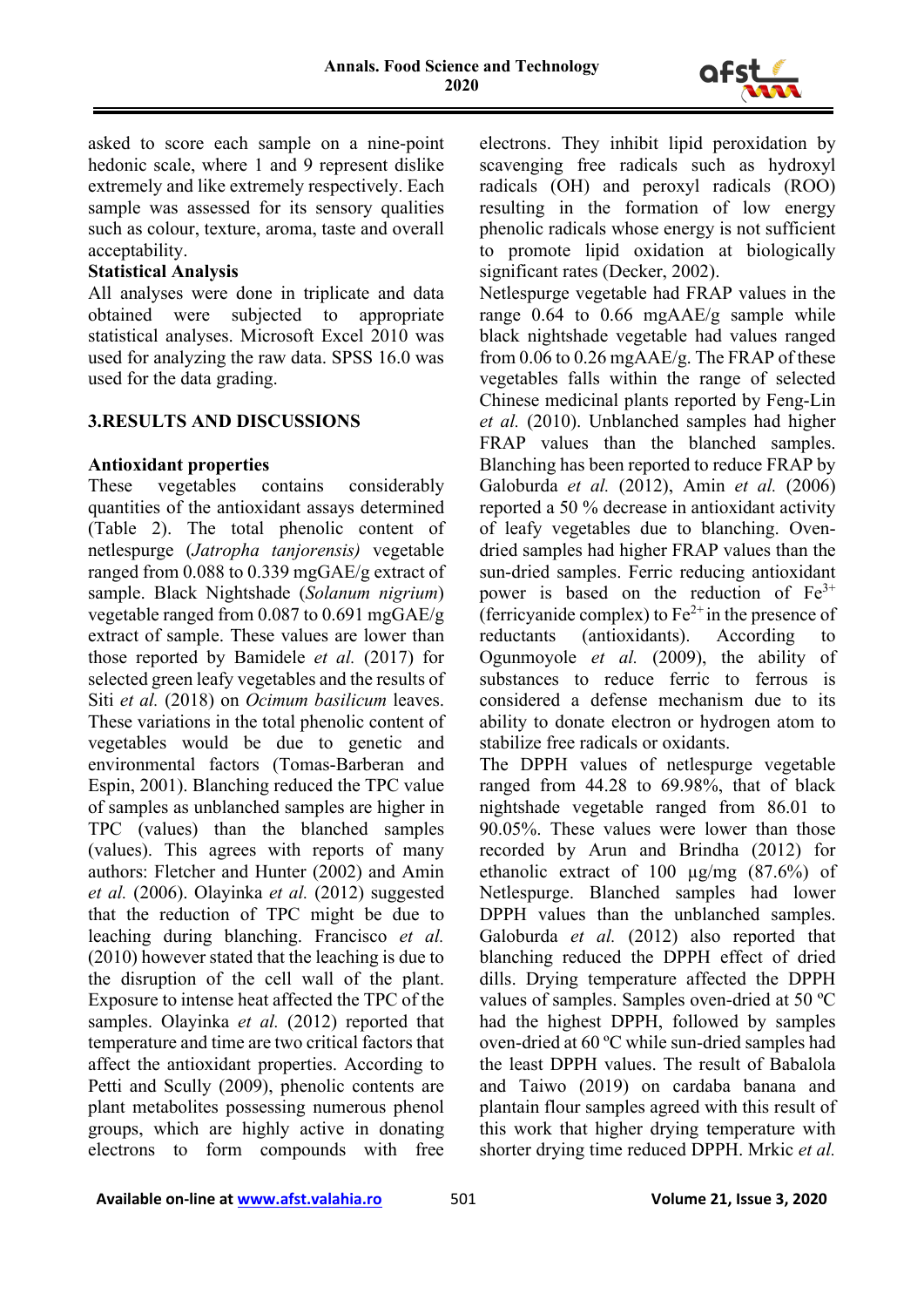

(2006) stated that drying temperature-time combination could damage bioactive compounds. DPPH is a stable free radical mostly utilized in examining the antioxidant activities of materials (Olagunju *et al*., 2018). It measures the extent of free scavenging abilities of food samples through the donation of ions to the free radical thereby inhibiting the chain reactions that could cause oxidative deterioration (Charoensiri *et al.,* 2009).

The MCA of Netlespurge vegetable ranged from 48.16 to 64.88% while that of black nightshade vegetable ranged from 46.11 to 64.01%. It was observed that blanching reduced the chelating abilities of samples and the temperature of drying did not significantly ( $p > 0.05$ ) affect the chelating abilities. Chelating ability measures the effectiveness of a compound to compete with ferrozine for ferrous ion. It chelates this to prevent reactive oxygen species (ROS) formation (Singh and Rajini, 2004).

## **Sensory evaluation of vegetable soups**

Vegetable soups prepared from netlespurge vegetable scored between 6.2 and 6.7 in terms of appearance while the control soup scored 8.0, 5.6 to 6.7 in terms of colour while the control soup scored 8.1 (Table 3). Soups from unblanched dried vegetable leaves were preferred to soups from blanched leaves, this might be due to the appearance/colour preserved by blanching. Also, soups from sun-dried leaves were preferred to soups from oven-dried leaves. Vegetable soups prepared from black nightshade vegetable scored between 5.0 and 6.6 in terms of appearance while the control soup scored 7.8, 5.5 to 6.6 in terms of colour while the control soup scored 8.0. Soups from blanched dried leaves were preferred to soups from unblanched leaves. Also, soups from sundried leaves were preferred to soups from ovendried leaves. The scores were above 5 points on a 9-point hedonic scale, indicating that they were on the average accepted based on colour/appearance. However, the soups were not well accepted as the control soups scored higher than the sample soups.

Netlespurge vegetable scored between 6.1 and 6.8 while control soup scored 7.9 based on chewiness. Black nightshade vegetable scored between 6.1 and 6.5 while control scored 8.0. Soups from blanched oven-dried slices were preferred to soups from unblanched sun-dried slices. Netlespurge vegetable scored between 5.6 and 6.4 while control soup scored 8.5 based on flavour. Black nightshade vegetable scored between 5.6 and 6.5 while control scored 7.5. Soups from blanched oven-dried leaves were preferred to soups from unblanched sun-dried leaves. Netlespurge vegetable was scored between 5.7 and 6.7 while control soup scored 8.0. Black nightshade vegetable scored between 5.2 and 6.4 while control scored 8.0. Soups from unblanched sun-dried leaves were preferred to soups from blanched oven-dried leaves. Netlespurge vegetable scored between 5.9 and 6.5 while control soup scored 7.8. Black nightshade vegetable scored between 5.2 and 6.7 while control scored 7.5. Soups from blanched sun-dried leaves were preferred to soups from unblanched oven-dried leaves.

## **4. CONCLUSION**

Blanching as well as higher drying temperature lowered the TPC, DPPH, FRAP, MCA and Ascorbic acid content of the vegetables. On sensorial assessment, scores were above 5 points on a 9-point hedonic scale, indicating that they were averagely accepted, although, the control soups scored higher than the sample soups.The study concluded that both netlespurge (*Jatropha tanjorensis*) and black nightshade (*Solanum nigrium*) vegetables can be preserved by drying, are good sources of phytochemicals and nutrients and as such be consumed as soups.

| <b>Table 1: Vegetable Soup Recipe</b> |  |
|---------------------------------------|--|
|---------------------------------------|--|

| . .              |              |
|------------------|--------------|
| Ingredient       | Quantity (g) |
| Vegetable sample | 6.0          |
| Melon            | 30.0         |
| Palm oil         | 114.0        |
| Pepper           | 23.0         |
| Onion            | 5.0          |
| Crayfish         | 1.0          |
| Maggi            | 2.0          |
| Salt             | 0.2          |
|                  |              |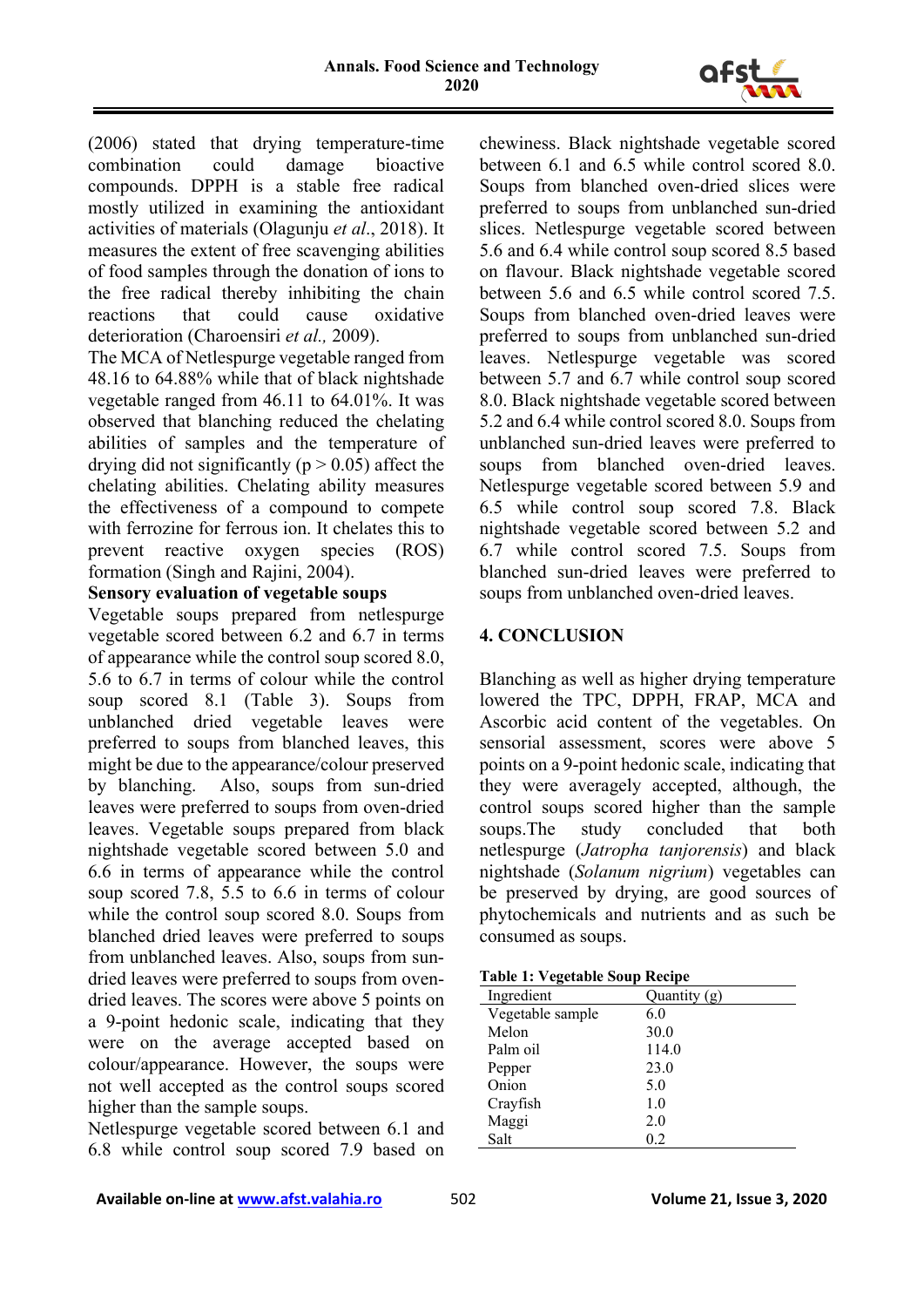

| Table 2. Antioxidant properties or vegetable flours |                                |                                |                                  |                                 |
|-----------------------------------------------------|--------------------------------|--------------------------------|----------------------------------|---------------------------------|
| Sample                                              | TPC(mgGAE/g)                   | $FRAP$ (mgAAE/g                | DPPH $(\%)$                      | MCA (%)                         |
|                                                     | extract)                       | sample)                        |                                  |                                 |
| <b>USI</b>                                          | $0.0851 \pm 0.00$ <sup>d</sup> | $0.6449 \pm 0.00^{\text{a}}$   | $53.2507 \pm 1.85$ <sup>f</sup>  | $54.0269 \pm 0.83$ <sup>d</sup> |
| <b>BSI</b>                                          | $0.0523 \pm 0.00$ <sup>f</sup> | $0.6446\pm0.00^{\circ}$        | 45.7517±1.99g                    | $49.1220 \pm 0.88$ <sup>f</sup> |
| ULI                                                 | $0.1261 \pm 0.00^a$            | $0.6549 \pm 0.01$ <sup>a</sup> | $67.8758 \pm 1.55$ <sup>c</sup>  | $63.8274\pm0.92^{\text{a}}$     |
| <b>BLI</b>                                          | $0.0897 \pm 0.00$ <sup>c</sup> | $0.6466\pm0.00^{\circ}$        | $60.8145 \pm 1.02$ <sup>e</sup>  | 53.0482 $\pm$ 0.52 <sup>d</sup> |
| UHI                                                 | $0.1051 \pm 0.00^b$            | $0.6500 \pm 0.01$ <sup>a</sup> | $65.7167 \pm 1.62$ <sup>d</sup>  | 59.6989 $\pm$ 0.44 $\degree$    |
| <b>BHI</b>                                          | $0.0664\pm0.00^{\circ}$        | $0.6470 \pm 0.00^{\circ}$      | $60.0614 \pm 1.32$ <sup>e</sup>  | 51.0216 $\pm$ 0.82 <sup>e</sup> |
| <b>USO</b>                                          | $0.0380\pm0.00k$               | $0.1280 \pm 0.01$ <sup>d</sup> | $86.6499 \pm 0.56^b$             | $60.3932 \pm 0.57$ °            |
| <b>BSO</b>                                          | $0.0343\pm0.001$               | $0.0612 \pm 0.00$ <sup>f</sup> | $86.2695 \pm 0.26^b$             | $47.3167 \pm 1.07$ <sup>g</sup> |
| <b>ULO</b>                                          | $0.0524 \pm 0.00$ <sup>f</sup> | $0.2491 \pm 0.00^b$            | $89.9376\pm0.10^a$               | $64.0079 \pm 0.01$ <sup>a</sup> |
| <b>BLO</b>                                          | $0.0497 \pm 0.00^{\rm h}$      | $0.1718 \pm 0.00$ <sup>c</sup> | $87.9746\pm0.55$ <sup>bc</sup>   | 53.1256 $\pm$ 1.48 <sup>d</sup> |
| <b>UHO</b>                                          | $0.0453 \pm 0.001$             | $0.1887 \pm 0.02$ <sup>c</sup> | 88.3620 $\pm$ 0.46 <sup>bc</sup> | $62.2234\pm0.32^b$              |
| BHO                                                 | $0.0411 \pm 0.001$             | $0.0882 \pm 0.00$ <sup>e</sup> | $87.0875\pm0.17b$                | 51.2856 $\pm$ 0.37 <sup>e</sup> |

**Table 2: Antioxidant properties of vegetable flours**

Values reported are means ± standard deviation of triplicate determinations. Mean values with different superscript within same column are significantly  $(p < 0.05)$  different.

Key:

USI: Unblanched sun-dried *"Iyana Ipaja"* (*Jatropha tanjorensis*), BSI: Blanched sun-dried *"Iyana Ipaja"* (*Jatropha tanjorensis*) ULI: Unblanched *"Iyana Ipaja"* (*Jatropha tanjorensis*) oven-dried at 50 ˚C, BLI: Blanched *"Iyana Ipaja"* (*Jatropha tanjorensis*) ovendried at 50 ˚C , UHI: Unblanched *"Iyana Ipaja"* (*Jatropha tanjorensis*) oven-dried at 60 ˚C, BHI: Blanched *"Iyana Ipaja"*  (*Jatropha tanjorensis*) oven-dried at 60 ˚C, USO: Unblanched sun-dried "*Odu*" (*Solanum nigrium*), BSO: Blanched sun-dried "*Odu*" (*Solanum nigrium*), ULO: Unblanched "*Odu*" (*Solanum nigrium*) oven-dried at 50 ˚C, BLO: Blanched "*Odu*" (*Solanum nigrium*) ovendried at 50 ˚C, UHO: Unblanched "*Odu*" (*Solanum nigrium*) oven-dried at 60 ˚C, BHO: Blanched "*Odu*" (*Solanum nigrium*) ovendried at 60 ˚C

|  |  |  | Table 3: Sensory Evaluation of Soup from Netlespurge and Black nightshade Vegetables |  |
|--|--|--|--------------------------------------------------------------------------------------|--|
|--|--|--|--------------------------------------------------------------------------------------|--|

| Sample     | Appearance                  | Chewiness                   | Flavour                | Taste                       | Overall impression           |
|------------|-----------------------------|-----------------------------|------------------------|-----------------------------|------------------------------|
| Control    | $8.0 \pm 0.94^{\rm a}$      | $7.9 \pm 0.99^{\rm a}$      | $8.5 \pm 0.53a$        | $8.0 \pm 0.94^{\rm a}$      | $7.8 \pm 0.92^{\rm a}$       |
| <b>USI</b> | $6.7 \pm 1.27$ <sup>a</sup> | $6.1 \pm 1.76^b$            | $5.6 \pm 0.67^b$       | $6.7 \pm 1.01^{ab}$         | $6.5 \pm 0.93^{ab}$          |
| <b>BSI</b> | $6.6 \pm 0.92$ <sup>a</sup> | $6.3 \pm 1.35^{\rm b}$      | $6.0 \pm 1.04^b$       | $6.3 \pm 1.74^b$            | $6.5 \pm 0.69$ <sup>ab</sup> |
| ULI        | $6.4 \pm 1.43^b$            | $6.4 \pm 1.69^b$            | $6.1 \pm 1.57^{\rm b}$ | $6.2 \pm 1.21^b$            | $6.0 \pm 1.67^b$             |
| <b>BLI</b> | $6.2 \pm 1.76^b$            | $6.8 \pm 0.79$ <sup>a</sup> | $6.4 \pm 1.88^b$       | $5.7 \pm 2.23^b$            | $6.2 \pm 1.95^b$             |
| <b>UHI</b> | $6.4 \pm 2.20^b$            | $6.3 \pm 1.95^{\rm b}$      | $6.0 \pm 1.26^b$       | $6.5 \pm 1.90^{ab}$         | $5.9 \pm 1.81^b$             |
| <b>BHI</b> | $6.3 \pm 1.80^b$            | $6.5 \pm 1.04^b$            | $6.4 \pm 1.95^{\rm b}$ | $6.0 \pm 1.83^b$            | $6.4 \pm 2.20^{ab}$          |
|            |                             |                             |                        |                             |                              |
| <b>USO</b> | $6.5 \pm 1.44^a$            | $6.1 \pm 1.04^b$            | $6.2 \pm 1.25^{\rm b}$ | $5.8 \pm 1.33^b$            | $6.7 \pm 1.19^{ab}$          |
| <b>BSO</b> | $6.6 \pm 2.06^{\rm a}$      | $6.3 \pm 2.49^b$            | $6.5 \pm 2.07^{\rm b}$ | $6.4 \pm 1.75^b$            | $6.7 \pm 2.05^{ab}$          |
| <b>ULO</b> | $5.0 \pm 1.21^b$            | $6.1 \pm 1.43^b$            | $6.0 \pm 1.55^{\rm b}$ | $5.9 \pm 1.14^b$            | $6.0 \pm 1.10^{bc}$          |
| BLO        | $5.6 \pm 2.42^b$            | $6.4 \pm 1.58^{\rm b}$      | $6.1 \pm 1.92^b$       | $6.4 \pm 2.06^b$            | $6.3 \pm 1.95^{bc}$          |
| <b>UHO</b> | $5.6 \pm 2.37^b$            | $6.3 \pm 0.77$ <sup>b</sup> | $5.6 \pm 1.69^b$       | $5.2 \pm 1.66^b$            | $5.2 \pm 1.60^{\circ}$       |
| <b>BHO</b> | $5.7 \pm 2.41^b$            | $6.5 \pm 1.37^b$            | $6.3 \pm 0.90^{\rm b}$ | $6.1 \pm 1.45^b$            | $6.1 \pm 1.70$ <sup>bc</sup> |
| Control    | $7.8 \pm 0.94^{\rm a}$      | $8.0 \pm 0.99$ <sup>a</sup> | $7.5 \pm 0.53a$        | $8.0 \pm 0.94$ <sup>a</sup> | $7.5 \pm 0.92^{\text{a}}$    |

Values reported are means ± standard deviation of triplicate determinations. Mean values with different superscript within same column are significantly  $(p < 0.05)$  different.

Key:

USI: Unblanched sun-dried *"Iyana Ipaja"* (*Jatropha tanjorensis*), BSI: Blanched sun-dried *"Iyana Ipaja"* (*Jatropha tanjorensis*) ULI: Unblanched *"Iyana Ipaja"* (*Jatropha tanjorensis*) oven-dried at 50 ˚C, BLI: Blanched *"Iyana Ipaja"* (*Jatropha tanjorensis*) oven-dried at 50 ˚C, UHI: Unblanched *"Iyana Ipaja"* (*Jatropha tanjorensis*) oven-dried at 60 ˚C, BHI: Blanched *"Iyana Ipaja"*  (*Jatropha tanjorensis*) oven-dried at 60 ˚C, USO: Unblanched sun-dried "*Odu*" (*Solanum nigrium*), BSO: Blanched sun-dried "*Odu*" (*Solanum nigrium*), ULO: Unblanched "*Odu*" (*Solanum nigrium*) oven-dried at 50 ˚C, BLO: Blanched "*Odu*" (*Solanum nigrium*) ovendried at 50 ˚C, UHO: Unblanched "*Odu*" (*Solanum nigrium*) oven-dried at 60 ˚C, BHO: Blanched "*Odu*" (*Solanum nigrium*) ovendried at 60 ˚C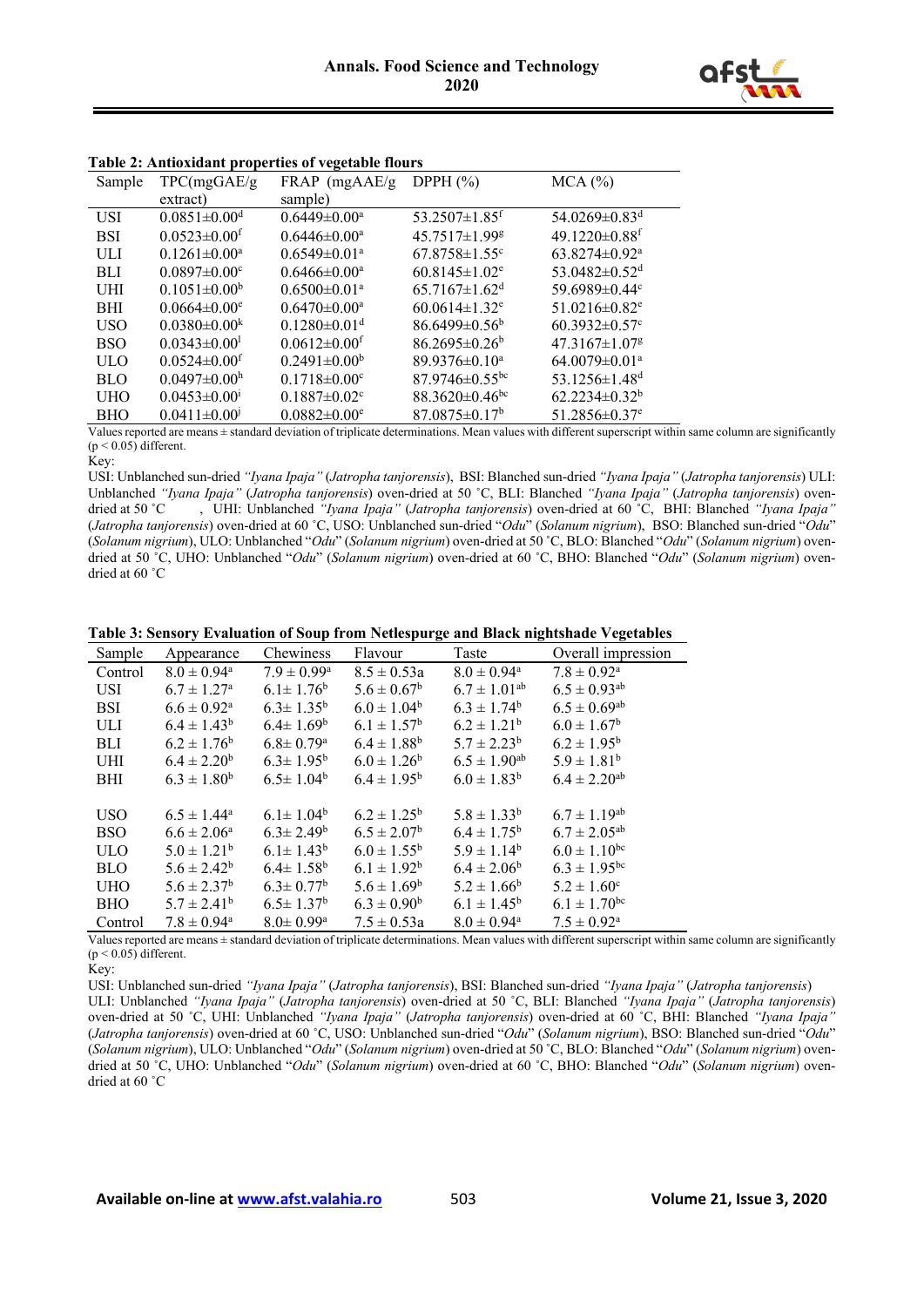

#### **5. REFERENCES**

- [1] Arika, W. M., Abdirahman, Y. A., Mawia, M. A., Wambua K. F. and Nyamai, D.W. (2015). *In Vivo*  Antidiabetic Activity of the Aqueous Leaf Extract of *Croton macrostachyus* in Alloxan Induced Diabetic Mice. *Pharmceutica Analytica Acta*, 6, 447.
- [2] World Health Organization (2002). WHO traditional medicine strategy 2002-2005.
- [3] Nyamai, D. W., Arika, W., Ogola, P. E., Njagi, E. N. M. and Ngugi, M. P. (2016). Research and Medicinally Important Phytochemicals: An Untapped Research Avenue. *Reviews: Journal of Pharmacognosy and Phytochemistry*. 4(1), 2321- 6182.
- [4] Andre, C. M., Larondelle, Y. and Evers, D. (2010). Dietary antioxidants and oxidative stress from a human and plant perspective: a review. *Current Nutrition and Food Science*, 6(1), 2-12.
- [5] Chadha, M. L. (2003). AVRDC's experiences within Marketing of Indigenous Vegetables – A Case Study on Commercialization of African Eggplant. AVRDCRegional Center for Africa Duluti, Arusha, Tanzania.
- [6] Obe-Lawson, E. (2005). The Contribution of the Awareness Campaign of the African Leafy Vegetables Project to Nutrition Behaviour Change Among the Kenyan Urban Population: The Case of Nairobi. Biodiversity International: 2002-2005.
- [7] Barry, I. N., Germain, N. P., Hannah, J. and Detlef, V. (2008). Production and Marketing of African Indigenous Vegetables in Arumeru District of Tanzania: Assessing Postharvest Loss and Processing Potential. International Symposium "Underutilized plants for food, nutrition, income and sustainable development". Arusha, Tanzania.
- *[8]* Ezengige, G. (2017). *Jatropha tanjorensis*: "Hospital too far", "*Ugu-Oyibo*", "*Iyana*-*ipaja*"; an underutilized medicinal plant. *Health Bubbles.*
- [9] Jain, R., Sharma, A., Gupta, S., Sarethy, I. P. and Gabrani, R. (2011). "*Solanum nigrum*: current perspectives on therapeutic properties." *Alternative Medical Revised*, 16(1), 78-85.
- [10] Olayinka, O. O., Kareem, A. M., Ariyo, I. B., Omotugba, S. K. and Oyebanji, A. O. (2012). Antioxidant contents (Vitamin C) of raw and blanched different fresh vegetable samples. *Food and Nutrition Sciences*, 3, 18-21.
- [11] Alin, J. and Hakkarainen, M. (2011). Microwave heating causes rapid degradation of antioxidants in polypropylene packaging, leading to greatly increased specific migration to food simulants as shown by ESI-MS and GC-MS. *Journal of agricultural and Food chemistry*, 59 (10), 5418- 5427.
- [12] Finley, J. W., Kong, A. N., Hintze, K. J., Jeffery, E. H., Ji, L. L., and Lei, X. G. (2011). Antioxidants in foods: state of the science important to the food industry. *Journal of Agricultural and Food chemistry*, *59*(13), 6837-6846.
- [13] Goodarzi, S., Rafiei, S., Javadi, M., Haghighian, H. K., and Noroozi, S. (2018). A review on antioxidants and their health effects. *Journal of Nutrition and Food Security*, *3*(2), 106-112.
- [14] Laura, C. O. and Constance, A. E. (2014). Rehydration characteristics of dehydrated West African pepper (*Piper guineense*) leaves, *Food science and Nutrition journal*, 2(6), 664–668.
- [15] Singleton, V. L., Orthofer, R. and Lamuela-Raventos, R. M. (1999). Analysis of total phenols and other oxidation substrates and antioxidants by means of Folin-Ciocalteau's reagent. *Methods in Enzymology,* 299, 152-178.
- [16] Pownall, T. l., Udenigwe, C. C. and Aluko, R. E. (2010). Amino acid composition and antioxidant properties of pea seed (*Pisum sativum L*.). Enzymatic Protein Hydrolysate Fractions. *Journal of Agricultural Food Chemistry*, 58, 4712-4718.
- [17] Benzie, I. F. F. and Strain, J. J. (1999). Ferric Reducing ability of plasma (FRAP) as a measure of antioxidant Power: The FRAP assay. *Analytical Biochemistry*, 239, 70-76.
- [18] Singh, N. and Rajini, P. S. (2004). Free radical scavenging activity of an aqueous extract of potato peel. *Food chemistry,* 85, 611.
- [19] Nnamezie, A. A., Famuwagun, A. A., Gbadamosi, S. O. (2019) Changes In Some Nutritional And Sensory Properties Of Treated And Stored Fluted Pumpkin Leaf. *Annals Journal of Food Science and Technology*, 20(1); 65-81.
- [20] Nupo, S. S., Onigbogi, I. O., Akinlotan, J. V. and Ilori, O. A. (2013). Effect of different processing methods on the nutrients and antinutrient composition of *Cenecio biafrae*, *Crassocephalum crepidiodes* and *Solanum nigrum* consumed in south west Nigeria. *American Journal of Food and Nutrition*, 3(3), 147-154.
- [21] Bamidele, O. P., Fasogbon, M. B., Adebowale, O. J. and Adeyanju, A. A. (2017). Effect of blanching time on total phenolic, antioxidant activities and mineral content of selected green leafy vegetables. *Current Journal of Applied Science and Technology*, 24(4), 1-8.
- [22] Siti, M. Y., Rabeta, M. S. and Antora, R. A. (2018). Effects of different drying methods on the proximate composition and antioxidant activities of *Ocimum basilicum* leaves. *Food Research,* 2(5): 421-428.
- [23] Tomás-Barberán and Espín, C. J. (2001). Phenolic compounds and related enzymes as determinants of